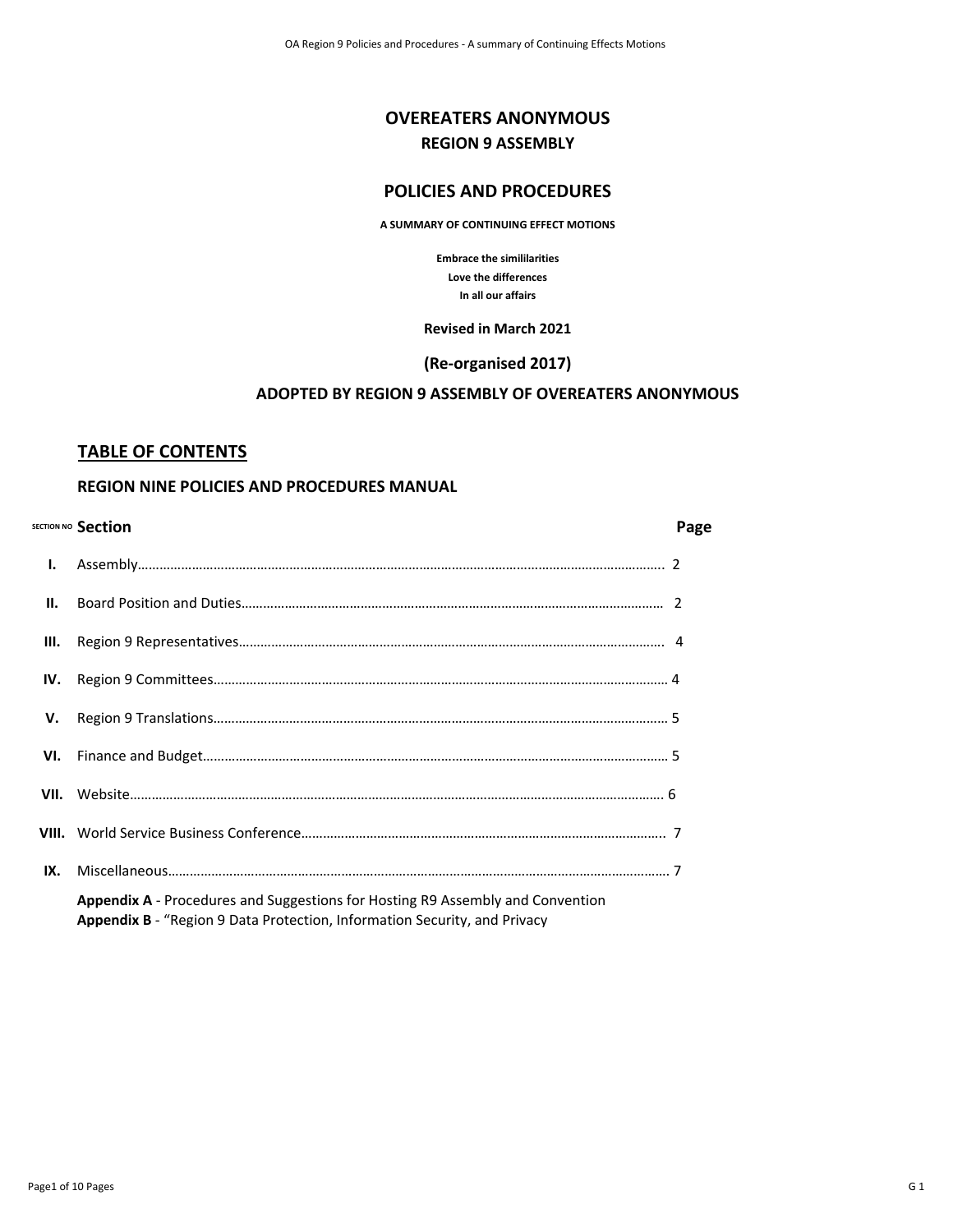| 1              | <b>ASSEMBLY</b>                                                                                                                                                                                                                                                                                                                                                   |
|----------------|-------------------------------------------------------------------------------------------------------------------------------------------------------------------------------------------------------------------------------------------------------------------------------------------------------------------------------------------------------------------|
| 1.1            | <b>STATEMENT OF PURPOSE</b>                                                                                                                                                                                                                                                                                                                                       |
|                | The primary purpose of the Region 9 Assembly is the same as that of all OA service - to carry the OA message to the still suffering compulsive overeaters, wherever they live                                                                                                                                                                                     |
|                | and whatever language they speak. In fulfilling our purpose, we should ever strive to achieve worldwide OA unity and common policies among all countries. With love and                                                                                                                                                                                           |
|                | tolerance as our code, together we can do what we could never do alone. (1983a)                                                                                                                                                                                                                                                                                   |
| 1.2            | <b>DURATION OF ASSEMBLY</b>                                                                                                                                                                                                                                                                                                                                       |
|                | The duration of the assembly shall be determined by the Board and the hosting service body. (2017)                                                                                                                                                                                                                                                                |
| 1.3            | <b>ASSEMBLY REGISTRATION FORMS (2017)</b>                                                                                                                                                                                                                                                                                                                         |
|                | Registration forms shall be provided for Officers and R9 Representatives. (2017)                                                                                                                                                                                                                                                                                  |
| 1.4            | <b>ORIENTATION SESSION</b>                                                                                                                                                                                                                                                                                                                                        |
|                | Representatives will be given an overview of the assembly and process. First time representatives may be assigned mentors (more experienced representatives) to                                                                                                                                                                                                   |
|                | assist them. (2017)                                                                                                                                                                                                                                                                                                                                               |
| 1.5            | <b>LOCATION &amp; ELECTION OF ASSEMBLY</b>                                                                                                                                                                                                                                                                                                                        |
| (a)            | The annual Region 9 Assembly will be held within Region Nine. (1999b)                                                                                                                                                                                                                                                                                             |
| (b)            | The hosting service body for the regional Assembly and Convention shall be elected two years prior to running the event. (2009b) If no host comes forward then an Ad<br>Hoc committee consisting of the Region 9 Board and three other selected Region 9 members is to decide the arrangements for the Assembly and/or Convention for the<br>coming year. (2016c) |
| 1.6            | <b>REGISTRATION FEE FOR ASSEMBLY</b>                                                                                                                                                                                                                                                                                                                              |
|                | A registration fee of up to €70 Euros (equivalent in other currencies) is payable upon registration. (2017)                                                                                                                                                                                                                                                       |
| 1.7            | <b>ASSEMBLY DOCUMENTS (2017)</b>                                                                                                                                                                                                                                                                                                                                  |
|                | Representatives are asked to bring their own copies of documents to the assembly. (2017)                                                                                                                                                                                                                                                                          |
| 1.8            | <b>VITAL LINK</b>                                                                                                                                                                                                                                                                                                                                                 |
|                | The R9 Vital Link document shall be sent to Representatives describing their duties and responsibilities. (2017)                                                                                                                                                                                                                                                  |
| 1.9            | AUTOMATIC REMOVAL OF OUT-DATED POLICIES                                                                                                                                                                                                                                                                                                                           |
|                | The R9 Board shall remove all out-dated and completed policies from this manual. (2017)                                                                                                                                                                                                                                                                           |
| 1.10           | LIAISON WITH SERVICE BODIES NOT REPRESENTED AT ASSEMBLY<br>The R9 Board is responsible for coordinating contact with IGs and NSBs not represented at the Assembly in order to keep them in communication with R9 and encourage                                                                                                                                    |
| 1.11           | participation. (2017)<br><b>ORGANISATION OF THE P&amp;P MANUAL</b>                                                                                                                                                                                                                                                                                                |
|                |                                                                                                                                                                                                                                                                                                                                                                   |
|                | The P&P shall contain a table of contents and motions by topics/ sections. A list of detailed motions in chronological order will be posted on the R9 website. (2017)                                                                                                                                                                                             |
| 1.12           | <b>EMERGENCY NEW BUSINESS</b>                                                                                                                                                                                                                                                                                                                                     |
| (a)            | In order to qualify as emergency new business any motion must be:                                                                                                                                                                                                                                                                                                 |
| (i)<br>(ii)    | Referring to new business only and not addressing the same issues as other motions brought to the current Assembly.<br>Of an urgent nature so that not considering the motion immediately would be harmful to the welfare of OA as a whole. (2009d).                                                                                                              |
| (iii)          | A 2/3 vote by the representatives is required to accept the motion for consideration and deliberation. (2017)                                                                                                                                                                                                                                                     |
| (iv)           | Then a 2/3 vote is required to adopt Emergency New Business Motions. (2017)                                                                                                                                                                                                                                                                                       |
| 1.13           | REGISTER OF SERVICE BODIES AND ATTENDANCE TO BE INCLUDED IN ASSEMBLY MATERIALS                                                                                                                                                                                                                                                                                    |
|                | The Assembly Materials of Region 9 are to include a register of Region 9 countries with details of Intergroups in each country and the current number of groups, also                                                                                                                                                                                             |
|                | including details of when the Service Body was represented at Region 9 Assembly. (2010b)                                                                                                                                                                                                                                                                          |
| 1.14           | REGION 9 TRANSLATIONS LISTINGS TO BE REFERENCED IN ASSEMBLY MATERIALS                                                                                                                                                                                                                                                                                             |
|                | The current "Translated OA Literature" and "Translated OA Recovery Materials" listings showing details of which languages translations have been completed, or are                                                                                                                                                                                                |
|                | being worked on, is available on oa.org. A link to these documents shall be included in assembly materials. (2017)                                                                                                                                                                                                                                                |
| 1.15           | <b>R9 CONVENTION</b>                                                                                                                                                                                                                                                                                                                                              |
|                | The length of the Convention shall be at the discretion of its host Service Body. (2017)                                                                                                                                                                                                                                                                          |
| 1.16           | <b>PROCEDURES AND SUGGESTIONS FOR HOSTING REGION 9 ASSEMBLY AND CONVENTION</b>                                                                                                                                                                                                                                                                                    |
|                | The "Overeaters Anonymous Region 9 - Procedures and Suggestions for Hosting R9 Assembly and Convention" to assist those hosting service bodies is found at the end                                                                                                                                                                                                |
|                | of the P & P Manual. (2017)                                                                                                                                                                                                                                                                                                                                       |
| $\overline{2}$ | <b>BOARD POSITIONS AND DUTIES</b>                                                                                                                                                                                                                                                                                                                                 |
|                |                                                                                                                                                                                                                                                                                                                                                                   |
|                | The following Job Descriptions outline duties and responsibilities for the R9 officers. The R9 Board and Committees need be mindful that the authority for their actions                                                                                                                                                                                          |
| 2.1            | lies within the decisions agreed upon in previous years as contained within the current R9 Bylaws and P&P. Any deviation from these decisions must be brought via a                                                                                                                                                                                               |
|                | motion and the Assembly of R9 before any action is taken. At all times transparency needs to be uppermost in our minds and actions. (2017)                                                                                                                                                                                                                        |
| 2.2            | "R9 Best Practices" for officers tasks and duties are kept electronically and updated by the officers. (2017)                                                                                                                                                                                                                                                     |
| 2.3            | CHAIR: (2107)                                                                                                                                                                                                                                                                                                                                                     |
| (a)            | The Chair is elected by the Region 9 Assembly for a period of two years and fills a variety of duties: (2017)                                                                                                                                                                                                                                                     |
| (i)            | Chairs the R9 business assemblies, including preparation of the Agenda.                                                                                                                                                                                                                                                                                           |
| (ii)           | Chairs the R9 Board.                                                                                                                                                                                                                                                                                                                                              |
| (iii)          | Communicates with the different R9 officers during the year. (2017)                                                                                                                                                                                                                                                                                               |
| (iv)           | Attends functions within the Region, where budget allows, or at the expense of the country hosting the OA event (2013b).                                                                                                                                                                                                                                          |
| (v)            | Represents R9 at the World Service level, including at the WSBC.                                                                                                                                                                                                                                                                                                  |
| (vi)           | Represents R9 in the Region Chairs Committee (RCC). Participates in the RCC, and attends RCC face-to-face meetings when possible. (2017)                                                                                                                                                                                                                          |
| (vii)          | Works with the R9 Trustee on some of the issues directly concerning the Region.                                                                                                                                                                                                                                                                                   |
| 2.4            | <b>VICE CHAIR: (2020)</b>                                                                                                                                                                                                                                                                                                                                         |
| (a)            | The Vice-Chair is elected by the Region 9 Assembly for a period of two years and fills a variety of duties (2020)                                                                                                                                                                                                                                                 |
|                | Assists the Chair with the R9 business assemblies, including preparation for assemblies and with any other of the Chair's duties as set out in the Region 9 Bylaws that the Chair is u                                                                                                                                                                            |

**(ii)** Communicates with, liaises and supports the other R9 officers in fulfilling their duties.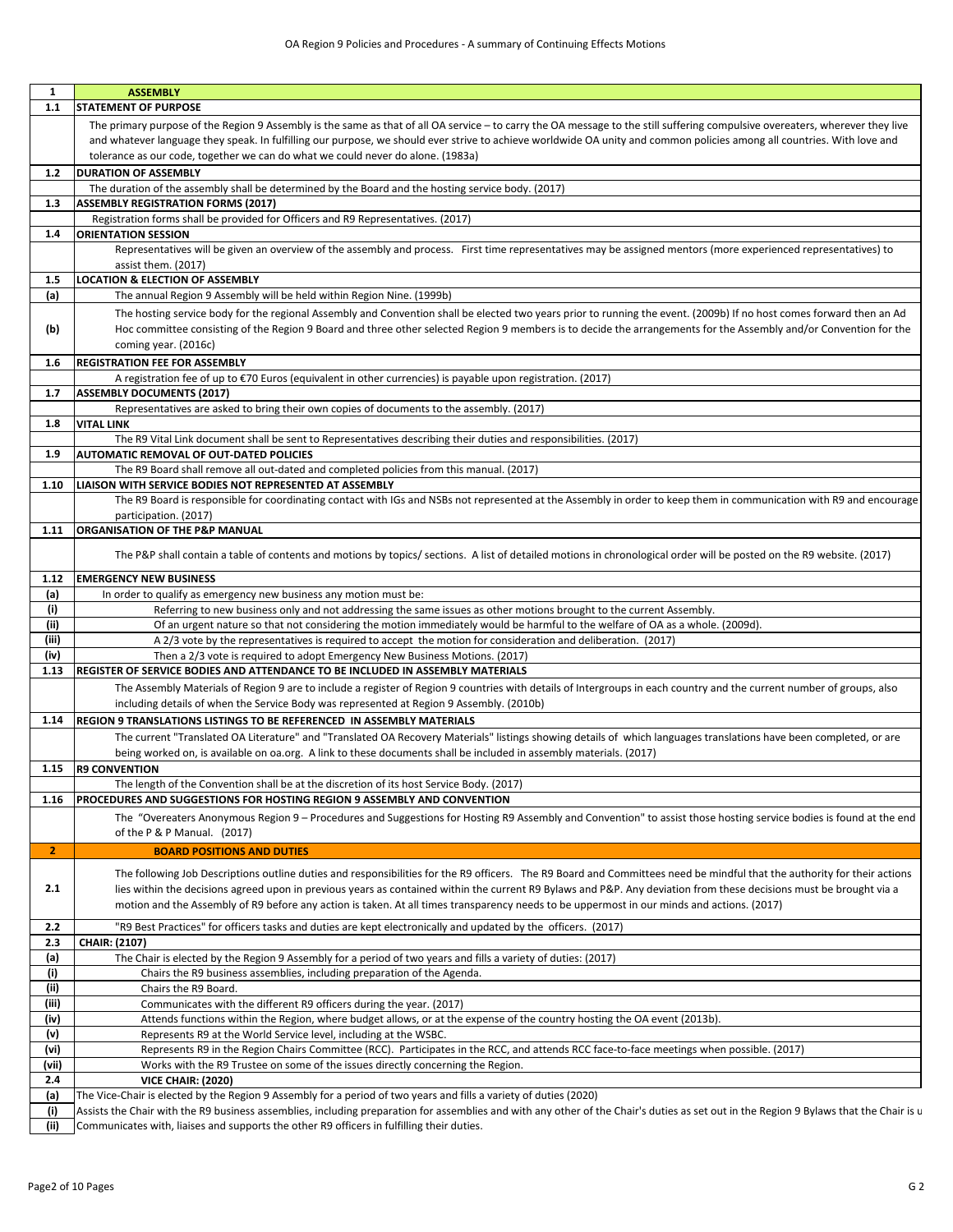|  | $\int$ (iv) Attends events within the Region, where budget allows, or at the expense of the country hosting the OA event. |
|--|---------------------------------------------------------------------------------------------------------------------------|
|--|---------------------------------------------------------------------------------------------------------------------------|

|       | <b>TREASURER:</b>                                                                                  |
|-------|----------------------------------------------------------------------------------------------------|
| (a)   | The Treasurer is elected by the Region 9 Assembly for two year term and fills a variety of duties: |
| (i)   | Coordinates any finance and budget matters with committees or other OA members in R9. (2017)       |
| (ii)  | Prepares an annual budget for approval of the assembly.                                            |
| (iii) | Maintains records of all Income and expenses incurred by the different activities in the Region.   |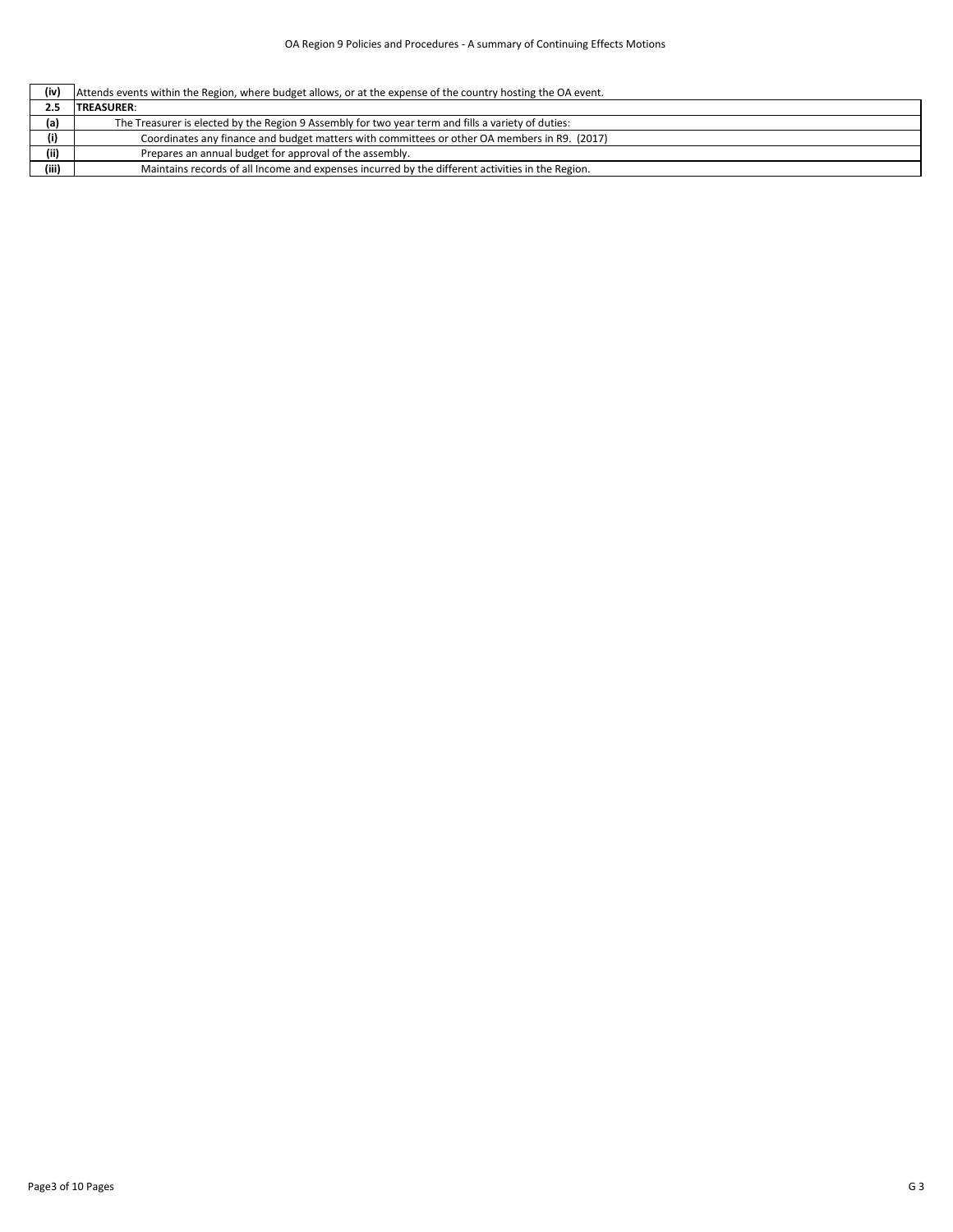| (iv)   | Provides an annual report of all contributions received, as well as income and expenses.                                                                                                                                                                                                                                  |
|--------|---------------------------------------------------------------------------------------------------------------------------------------------------------------------------------------------------------------------------------------------------------------------------------------------------------------------------|
| (v)    | Maintains the R9 bank accounts and records of monies. (2017)                                                                                                                                                                                                                                                              |
| (vi)   | Liaises with the Banker, signatories, and accountant as necessary. (2017)                                                                                                                                                                                                                                                 |
| (vii)  | Provides quarterly financial updates to the R9 Board. (2017)                                                                                                                                                                                                                                                              |
| 2.5    | <b>BANKER:</b>                                                                                                                                                                                                                                                                                                            |
| (a)    | The Region 9 Banker is not a Board position, but is a Region 9 member from Great Britain who is elected by the Region 9 Assembly. The banker serves for a two-<br>year term alternate to the Treasurer's term. (2018)                                                                                                     |
| (i)    | The duties of the Banker may be undertaken by a Treasurer who resides in Great Britain. (2017)                                                                                                                                                                                                                            |
| (iii)  | The Banker's service is overseen by the Region 9 Treasurer and works in conjunction with the Treasurer.                                                                                                                                                                                                                   |
| (iii)  | The Banker receives all 7th Tradition Contributions, and sends out email receipts with copy to the treasurer. (2017)                                                                                                                                                                                                      |
| (iv)   | Arranges payments to be made after instruction from the Treasurer. (2017)                                                                                                                                                                                                                                                 |
| (v)    | Is a signatory for the Region 9 bank account. (2017)                                                                                                                                                                                                                                                                      |
| (vi)   | Sends lists of all incoming and outgoing financial transactions of the bank accounts to the Region 9 Chair and Treasurer monthly. (2017)                                                                                                                                                                                  |
| (vii)  | Maintains and checks monthly bank statements, and forwards to Treasurer and Chair. (2017)                                                                                                                                                                                                                                 |
| 2.6    | <b>SECRETARY:</b>                                                                                                                                                                                                                                                                                                         |
| (a)    | The main responsibilities of the Secretary are to distribute the R9 Assembly and Convention invitation, the R9 Assembly Binder, and minutes of all Region 9 Assemblies. (2017)                                                                                                                                            |
| (b)    | The Secretary also produces and distributes R9 Board Meeting minutes. (2017)                                                                                                                                                                                                                                              |
| (c)    | <b>ASSEMBLY INVITATION AND BINDER MATERIALS (2017)</b>                                                                                                                                                                                                                                                                    |
| (i)    | The Secretary Is responsible for ensuring that the Assembly invitation and associated necessary documents are sent to all registered service bodies and officers.<br>(2017)                                                                                                                                               |
| (iii)  | The Secretary is responsible for the Assembly Binder and materials (compiled by all officers) to be distributed prior to the assembly. The binder includes reports,<br>motions and other information about the business of the assembly. The binder includes a bid form for hosting future R9 Assembly/Convention. (2017) |
| (d)    | MINUTES OF THE ASSEMBLY:                                                                                                                                                                                                                                                                                                  |
| (i)    | The secretary will produce minutes of each assembly in conjunction with the Minutes Approval Committee (MAC). (2017)                                                                                                                                                                                                      |
| (ii)   | A recording device may be used if required.                                                                                                                                                                                                                                                                               |
| (iii)  | The Secretary is responsible to obtain copies of any information to be included with the minutes. Motions made at the assembly are given to the Secretary in<br>writing which must include the name of the proposer and seconder. (2017)                                                                                  |
| (iv)   | The time scale for producing the minutes is short. The Secretary along with the Minutes Approval Committee send the draft to the R9 Chair. Once the minutes<br>are agreed by all (Secretary, MAC, Chair) the minutes can be distributed. (2017)                                                                           |
| (v)    | The Secretary sends the minutes to all those present at the assembly. The minutes are also distributed to all registered service bodies in R9 by email<br>announcement and are also posted to the website. (2017)                                                                                                         |
| (e)    | THE REGION 9 MINUTES WILL CONTAIN                                                                                                                                                                                                                                                                                         |
| (i)    | Date/Time and place of Region 9 Assembly,                                                                                                                                                                                                                                                                                 |
| (ii)   | Names of Officers,                                                                                                                                                                                                                                                                                                        |
| (iii)  | Number of representatives present,                                                                                                                                                                                                                                                                                        |
| (iv)   | Record of action taken on the minutes of the previous meeting,                                                                                                                                                                                                                                                            |
| (v)    | The exact wording of each motion as it was voted on, and whether it passed or failed,                                                                                                                                                                                                                                     |
| (vi)   | The proposer and seconder of each motion. (2017)                                                                                                                                                                                                                                                                          |
| (vii)  | If the vote is counted, or balloted, the count should be included, (2017)                                                                                                                                                                                                                                                 |
| (viii) | Any notice given at the meeting,                                                                                                                                                                                                                                                                                          |
| (ix)   | Points of order and appeals,                                                                                                                                                                                                                                                                                              |
| (x)    | Committee reports and any other reports occurring during or about the assembly, (2017)                                                                                                                                                                                                                                    |
| (xi)   | Revised copies of the R9 Bylaws and R9 P&P manuals.                                                                                                                                                                                                                                                                       |
| (f)    | Names and email addresses of all representatives at assembly are provided on the contact list sent after the assembly. Anyone not willing to have their address<br>shared with the other attendants, should advise the secretary at the Assembly. (2017)                                                                  |
| 2.7    | <b>COMMUNICATIONS OFFICER</b>                                                                                                                                                                                                                                                                                             |
| (a)    | In addition to assisting the other officers as needed, the Communications Officer is responsible for R9 announcements sent to the R9 mailing list. The Communications<br>Officer also maintains and updates R9 listings. The Communications Officer also sends reminders of important dates to the Board. (2017)          |
| (b)    | <b>R9 ANNOUNCEMENTS</b>                                                                                                                                                                                                                                                                                                   |
|        | The Communications Officer distributes announcements to the R9 fellowship, regarding OA in R9 and other applicable OA news or information (such as from WSO),<br>along with information from the Officers, Trustee, R9 Service Bodies, and other information determined of import to R9 members. (2017)                   |
| (c )   | <b>UPDATE OF LISTS</b>                                                                                                                                                                                                                                                                                                    |
| (i)    | The Communications Officer maintains the up to date list (Countries and Contacts) of all R9 contacts and group representatives. (2017)                                                                                                                                                                                    |
| (ii)   | The Communications Officer reconciles the WSO quarterly listings of all R9 Intergroups and National/Language Service Boards with R9 listings for R9 Board use. (2017)                                                                                                                                                     |
| (iii)  | The Communications Officer provides data for the binder showing (per WSO listing) 1. Count of R9 service bodies. 2. Meeting count per country in R9. 3. Also where<br>possible languages and currencies of R9 countries. (2017)                                                                                           |
| (d)    | <b>OUTREACH TO R9 COUNTRIES / SERVICE BODIES</b>                                                                                                                                                                                                                                                                          |
|        | The Communications Officer works with other officers and/or volunteers to reach out to countries / service bodies not present at assembly or in contact with Region 9.<br>(2017)                                                                                                                                          |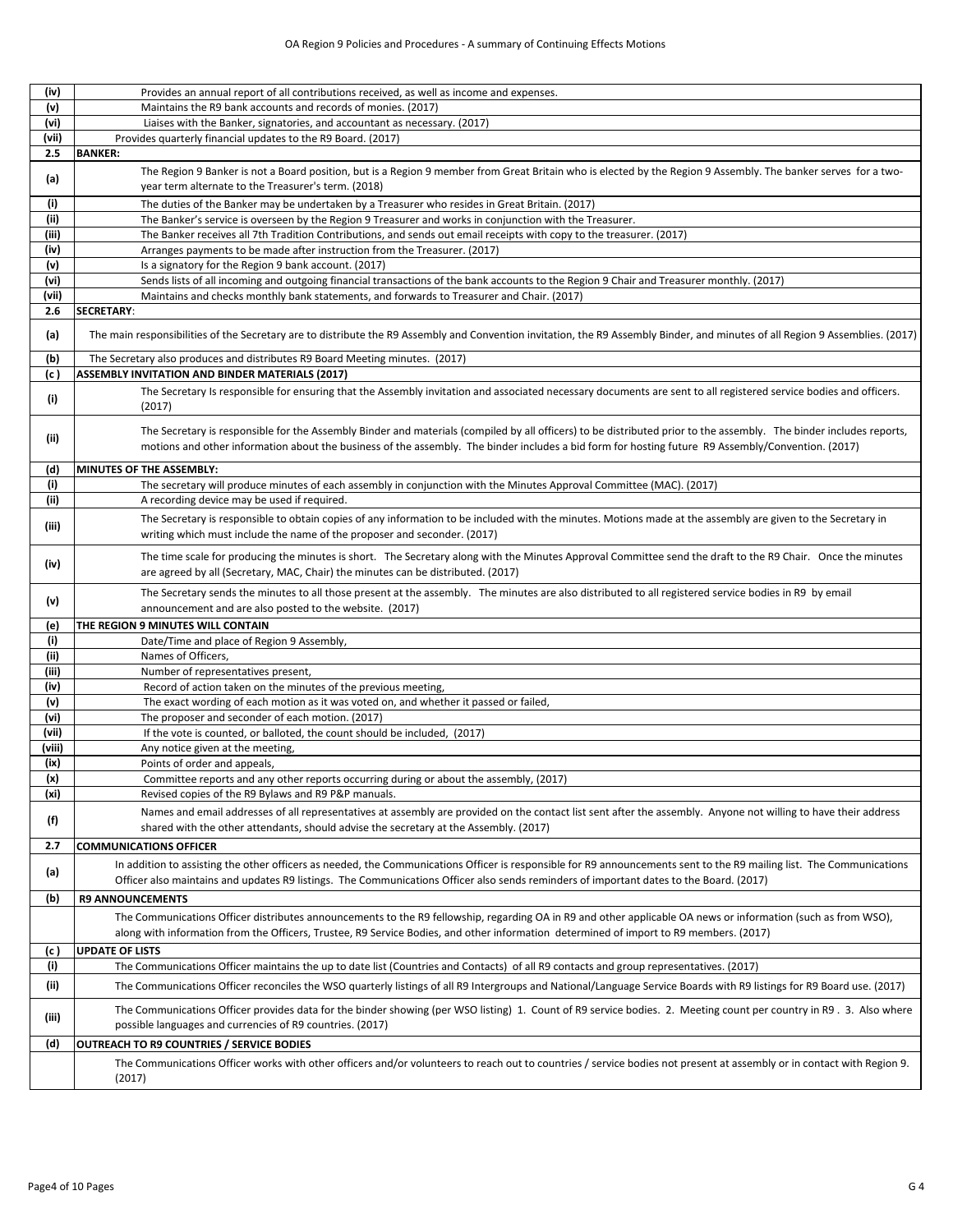| 2.8                     | <b>ALL OFFICERS:</b>                                                                                                                                                                                                                                                                                                                  |
|-------------------------|---------------------------------------------------------------------------------------------------------------------------------------------------------------------------------------------------------------------------------------------------------------------------------------------------------------------------------------|
| (a)                     | Serve on the R9 Board,                                                                                                                                                                                                                                                                                                                |
| (b)                     | Attend Region 9 board meetings, virtual or in person, (2017)                                                                                                                                                                                                                                                                          |
| (c)                     | Maintain communication with other officers. (2017)                                                                                                                                                                                                                                                                                    |
| (d)                     | <b>WORKSHOPS</b>                                                                                                                                                                                                                                                                                                                      |
|                         | Facilitate Service, Traditions and Concepts (STC) workshops when and where possible within Region 9. (2017)                                                                                                                                                                                                                           |
| (e)                     | <b>UPDATING OF R9 DOCUMENTS</b>                                                                                                                                                                                                                                                                                                       |
|                         | The officers will periodically check and coordinate updating of various R9 documents including but not limited to Vital Link and the Bid to Host Assembly Convention.                                                                                                                                                                 |
|                         | (2017)                                                                                                                                                                                                                                                                                                                                |
| 2.9                     | PARLIAMENTARIAN:                                                                                                                                                                                                                                                                                                                      |
|                         | The Parliamentarian is appointed by the R9 Chair to assist the Chair at the R9 Assembly in the smooth running of the business. The Parliamentarian has no opinion on                                                                                                                                                                  |
|                         | any of the issues under debate but will help to guide the Chair and representatives present of Robert's Rules of Order, the R9 Bylaws, Ground Rules and Traditions.                                                                                                                                                                   |
|                         | (2017)                                                                                                                                                                                                                                                                                                                                |
| 3                       | <b>REGION 9 REPRESENTATIVES:</b>                                                                                                                                                                                                                                                                                                      |
| 3.1                     | SERVICE BODIES / UNAFFILIATED GROUPS: (2017)                                                                                                                                                                                                                                                                                          |
|                         | Service Bodies are encouraged to choose their representatives for a 3 to 4 year period, so that the representative is able to learn the Assembly procedures and stand for regional                                                                                                                                                    |
| (a)                     | elections. (2017)                                                                                                                                                                                                                                                                                                                     |
|                         | According to the Region 9 Bylaws Article IV, Section 2f and Section 2(II)c, a representative of an unaffiliated group may be granted a voice and even a vote if and only if this is                                                                                                                                                   |
| (b)                     | approved by the majority of the Assembly.                                                                                                                                                                                                                                                                                             |
| (c)                     | The group might decide to send its representative to the Region 9 Convention as well.                                                                                                                                                                                                                                                 |
| 3.2                     | <b>DUTIES OF REGION 9 REPRESENTATIVES:</b>                                                                                                                                                                                                                                                                                            |
|                         | After the Assembly/Convention details have been decided upon by the hosting group and sent out to service bodies by the Region 9 Secretary, it is the responsibility of the                                                                                                                                                           |
| (a)                     | representative to:                                                                                                                                                                                                                                                                                                                    |
|                         | Register for the Assembly with the Region 9 Secretary (using the form provided by the Region), taking care to do so before the registration deadline stated on                                                                                                                                                                        |
| (i)                     | the form. If the representative wishes to participate in the Convention, they should register for that event following the instructions provided by the hosting                                                                                                                                                                       |
|                         | service body.                                                                                                                                                                                                                                                                                                                         |
|                         | In addition to that, the representative can ask the region for financial assistance, in case the cost of participating in the Assembly prove to be too high for their                                                                                                                                                                 |
| (ii)                    | service body to cover.                                                                                                                                                                                                                                                                                                                |
|                         | The request has to be made at least 3 months prior to the Assembly. Note that the funds allocated for representative assistance are limited and there is no                                                                                                                                                                           |
| (iii)                   | guarantee that the support will be granted to all those applying. (2017)                                                                                                                                                                                                                                                              |
|                         |                                                                                                                                                                                                                                                                                                                                       |
| (iv)                    | Book Hotel Accommodation – the representative may choose to stay at the place where the Assembly and Convention are held (details will be provided by                                                                                                                                                                                 |
|                         | the Region), which usually proves the most convenient option, but if they wish, they may also find a different place to stay.                                                                                                                                                                                                         |
| (v)                     | Organise and book the travel arrangements.                                                                                                                                                                                                                                                                                            |
| (b)                     | Receive the Assembly Materials Binder before the Assembly.                                                                                                                                                                                                                                                                            |
|                         | Materials relating to the business that is to be carried out during the Assembly will be sent out before the Assembly takes place. The representative is responsible<br>to read those materials (they will include information on the motions that are to be voted upon) and, if possible, to discuss them with the service body they |
|                         | represent. The service body has the right to instruct its representative according to the way they should vote. However, as new information and amendments to                                                                                                                                                                         |
|                         | the motions may appear during the Assembly, most service bodies allow their trusted representatives to make the final decision as to the voting during the                                                                                                                                                                            |
|                         | Assembly itself.                                                                                                                                                                                                                                                                                                                      |
| (c)                     | Committee Participation                                                                                                                                                                                                                                                                                                               |
|                         | The representatives are asked to consider participating in one of the Region 9 committees. Committee meetings take place during the Assembly, but often require                                                                                                                                                                       |
|                         | members to work for the committee throughout the year. (2017)                                                                                                                                                                                                                                                                         |
| (d)                     | <b>Assembly Participation</b>                                                                                                                                                                                                                                                                                                         |
|                         | The representative is to attend all of the business sessions of the Assembly in order to vote and participate in the debates.                                                                                                                                                                                                         |
| (e)                     | <b>Standing for Elections</b>                                                                                                                                                                                                                                                                                                         |
|                         | During every Assembly, elections for positions of Committee Chairs and members of Region 9 Board are held (see Region 9 Bylaws, Article VII, Section 3 and Article                                                                                                                                                                    |
|                         | IX, Section 3). A representative that feels willing to serve at region level is welcome to put themselves forward as a candidate. They may want to discuss such a                                                                                                                                                                     |
|                         | decision with the Region Chair and their sponsor.                                                                                                                                                                                                                                                                                     |
| (f)                     | Reporting back to the Service Body.                                                                                                                                                                                                                                                                                                   |
|                         | The representative reports the matters discussed by the Assembly back to their service body including the Assembly workshops, and ideas and goals for the future.                                                                                                                                                                     |
|                         | The form of this report is up to the representative and their service body. Many representatives prepare written reports and present them during workshops.                                                                                                                                                                           |
|                         |                                                                                                                                                                                                                                                                                                                                       |
| (g)                     | Hand your service to the next representative.                                                                                                                                                                                                                                                                                         |
|                         | Encourage your group to choose its next representative a year before your term is due to end. During that year, allow the person chosen to have a closer look at                                                                                                                                                                      |
|                         | your work and assist them when their term begins. (2010d)                                                                                                                                                                                                                                                                             |
| $\overline{\mathbf{4}}$ | <b>REGION 9 COMMITTEES</b>                                                                                                                                                                                                                                                                                                            |
| 4.1                     | Region 9 Representatives and other R9 Members carry the message of recovery in Region 9. Each odd year the assembly will determine which committees and which service                                                                                                                                                                 |
|                         | coordinator positions will be used for the following two years to accomplish the goals and recurring tasks. (2017)                                                                                                                                                                                                                    |
| 4.2                     | Allowing a flexible structure with "committees"[as well as "service coordinators" and other service positions] lets R9 better complete tasks to achieve mutually agreed goals.                                                                                                                                                        |
| 4.3                     | (2017)                                                                                                                                                                                                                                                                                                                                |
| 4.4                     | Representatives and non-representatives may serve on committees. (2017)<br>Terms of service: (2017)                                                                                                                                                                                                                                   |
| (a)                     | Committee Chairs are elected at assembly for two year terms. (2017)                                                                                                                                                                                                                                                                   |
| (b)                     | "Service coordinators" are appointed by the board for two year terms. (2017)                                                                                                                                                                                                                                                          |
| (c )                    | Committee Chairs and "Service coordinators" are eligible to serve a second two year term. (2017)                                                                                                                                                                                                                                      |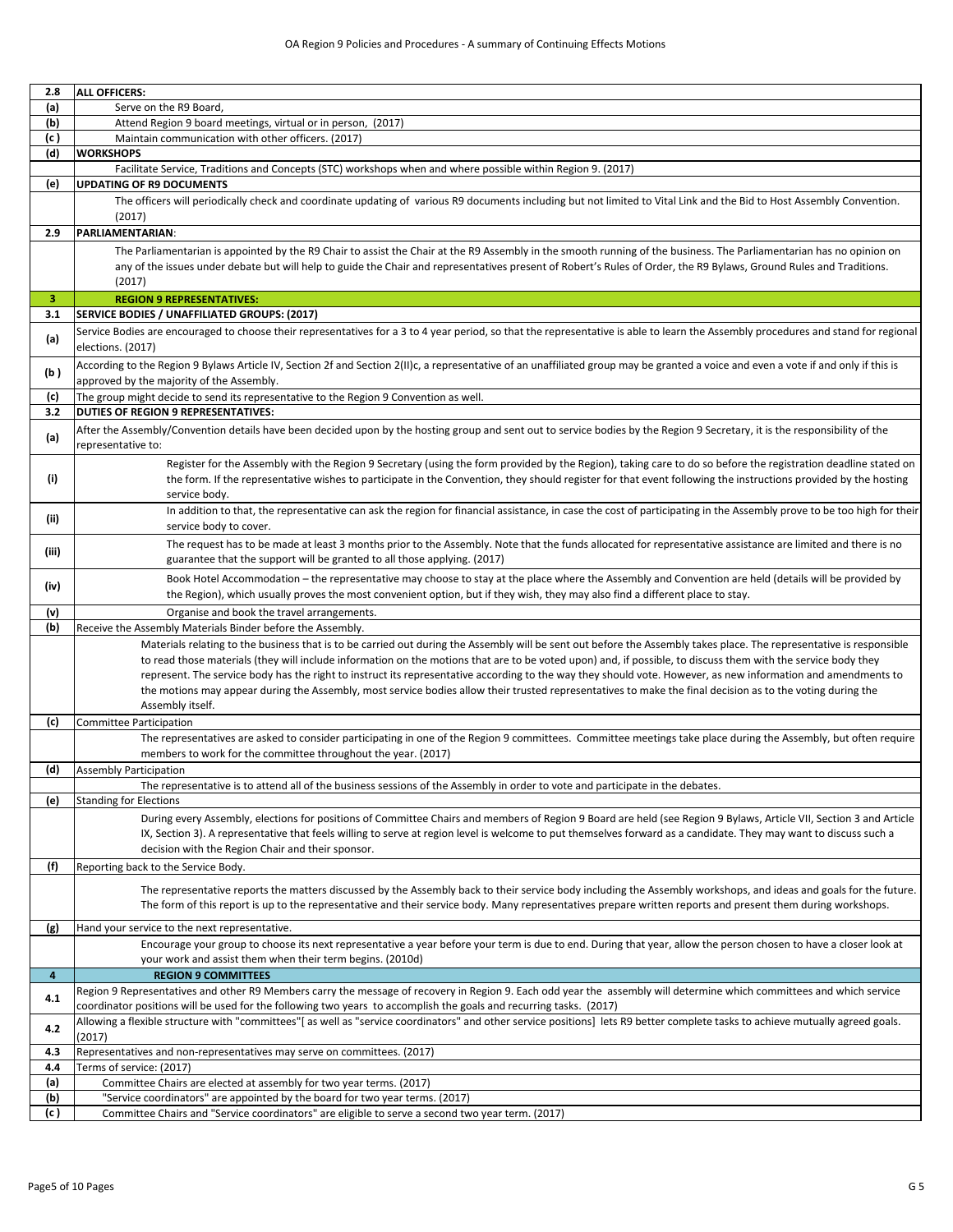| 4.5    | <b>COMMITTEES RELEVANT FOR REGION 9 (2019)</b>                                                                                                                                                                                                                                                                         |
|--------|------------------------------------------------------------------------------------------------------------------------------------------------------------------------------------------------------------------------------------------------------------------------------------------------------------------------|
|        | The following are suggestions for committees for Region 9: (2019)                                                                                                                                                                                                                                                      |
| (a)    | <b>TRANSLATIONS COMMITTEE (2019)</b>                                                                                                                                                                                                                                                                                   |
| (b)    | TWELFTH STEP WITHIN COMMITTEE (2019)                                                                                                                                                                                                                                                                                   |
| (c)    | LOVE THE DIFFERENCES COMMITTEE (2019)                                                                                                                                                                                                                                                                                  |
| 4.6    | <b>SERVICE COORDINATORS AND OTHER SERVICE POSITIONS RELEVANT FOR REGION 9</b>                                                                                                                                                                                                                                          |
| (a)    | The following are suggestions for service coordinators and other service positions for Region 9: (2017)                                                                                                                                                                                                                |
| (i)    | Website Coordinator (2017)                                                                                                                                                                                                                                                                                             |
| (ii)   | Language Lists Coordinator (2017)                                                                                                                                                                                                                                                                                      |
| (iii)  | Newsletter Coordinator (2017)                                                                                                                                                                                                                                                                                          |
| (iv)   | Sponsor List Coordinator (2017)                                                                                                                                                                                                                                                                                        |
| (v)    | Countries Outreach Coordinator (2017)                                                                                                                                                                                                                                                                                  |
| (vi)   | Bylaws P&P Coordinator (2017)                                                                                                                                                                                                                                                                                          |
| (vii)  | Twelve Step Within Coordinator (2017)                                                                                                                                                                                                                                                                                  |
| (viii) | Fundraising Assistants (2017)                                                                                                                                                                                                                                                                                          |
| (ix)   | Celebration Days Reminder (2017)                                                                                                                                                                                                                                                                                       |
| (x)    | Spanish Language Service Board liaison (2017)                                                                                                                                                                                                                                                                          |
|        | The Service Coordinators and other service positions work under the R9 Board and/or Committees. The "R9 Best Practices" document contains suggested responsibiities,                                                                                                                                                   |
| (b)    | duties, and processes for these service positions. (2017)                                                                                                                                                                                                                                                              |
| 5      | <b>REGION 9 TRANSLATIONS</b>                                                                                                                                                                                                                                                                                           |
| 5.1    | <b>ASSEMBLY ASSISTANCE WITH TRANSLATIONS</b>                                                                                                                                                                                                                                                                           |
|        | During and after the Assembly, the Translations Committee and the Trustee will assist Service Boards within Region 9 with the processes necessary for the translation of OA                                                                                                                                            |
| (a)    | Literature. (2017)                                                                                                                                                                                                                                                                                                     |
|        | Each year at the Assembly time will be set aside in the agenda for a workshop or for otherwise addressing issues arising from the translation of literature such as answering                                                                                                                                          |
| (b)    | questions, understanding and filling in the different licensing agreement forms and understanding copyright issues. (2017)                                                                                                                                                                                             |
|        | Each Service Board that speaks a language other than English is encouraged to set a goal to translate as much OA literature as possible, bearing in mind the need to avoid                                                                                                                                             |
| (c)    | duplication of efforts and to work with other Service Boards that speak the same language. (2017)                                                                                                                                                                                                                      |
| 5.2    | <b>TRANSLATIONS GUIDELINES</b>                                                                                                                                                                                                                                                                                         |
|        | Region 9 uses the most recently updated "OA Guidelines -Translation Guidelines for OA Literature" which applies to the worldwide fellowship of OA and is available from the                                                                                                                                            |
|        | oa.org website. (2017)                                                                                                                                                                                                                                                                                                 |
| 6      | <b>FINANCE AND BUDGET</b>                                                                                                                                                                                                                                                                                              |
| 6.1    | Considerations for financial matters and budgeting: (2017)                                                                                                                                                                                                                                                             |
| (a)    | R9 is mindful of being fully self-supporting. (2017)                                                                                                                                                                                                                                                                   |
| (b)    | The assembly shall be reliably informed so as to make the best financial decisions. (2017)                                                                                                                                                                                                                             |
| (c)    | We consider using funds efficiently to carry the message within the region. (2017)                                                                                                                                                                                                                                     |
| (d)    | We also consider OA as a whole and thus contribute to our WSO. (2017)                                                                                                                                                                                                                                                  |
| (e)    | The R9 Board needs to be aware of the various financial policies so that where it affects their role, they can act accordingly. (2017)                                                                                                                                                                                 |
| 6.2    | <b>REGION 9 BOARD MEMBERS FUNDING TO ASSEMBLY AND CONVENTION (2017)</b>                                                                                                                                                                                                                                                |
|        | Region 9 board members are reimbursed for travel expenses, accommodation and food when attending the R9 Assembly and Convention. Board members are                                                                                                                                                                     |
| (a)    | encouraged to choose the most cost effective travel arrangements/accommodation/meals. (2017)                                                                                                                                                                                                                           |
|        | The R9 assembly starts on a Wednesday afternoon and board members will be reimbursed for accommodation starting Wednesday night. However, when a board                                                                                                                                                                 |
|        | member has a long trip and maybe even a change of time zones, the board may decide, prior to the Assembly, to reimburse that member for an additional night                                                                                                                                                            |
| (b)    | (Tuesday night) in order to settle in properly. Food is usually included in the accommodation fee, however, if this is not the case, the board members will be reimbursed                                                                                                                                              |
|        | for three meals a day.                                                                                                                                                                                                                                                                                                 |
| (c)    | Reimbursement for OA Reps, Visitors, or Members "standing in" for an absent officer: (2017)                                                                                                                                                                                                                            |
|        | In the event that a board member is unable to perform their duties at the assembly, the R9 board may ask (prior or during assembly) an OA member (Rep, Visitor, or                                                                                                                                                     |
| (i)    | member) to step in. (2017)                                                                                                                                                                                                                                                                                             |
|        |                                                                                                                                                                                                                                                                                                                        |
| (ii)   | The OA member in question needs to meet the abstinence requirements and the service requirements according to the R9 Bylaws and will be reimbursed for travel<br>expenses, and accommodation and food for the duration of the assembly, unless the "stand in" already receives funding from their service body. (2017) |
|        |                                                                                                                                                                                                                                                                                                                        |
|        | If a Parliamentarian is used for assembly, the budget the prior year will reflect what costs can be reimbursed depending upon funding available. Food and lodging for                                                                                                                                                  |
| (d)    | assembly days is reimbursed. Travel costs are an exception and must be pre-approved and pre-budgeted. (2017)                                                                                                                                                                                                           |
| 6.3    | R9 CHAIR AND DELEGATES FUNDING TO WSBC                                                                                                                                                                                                                                                                                 |
| (a)    | The R9 Chair, or another officer if the Chair is unable, will be funded to attend WSBC to represent R9 each year. (2017)                                                                                                                                                                                               |
| (b)    | The officer as delegate will be prudent with the use of Region 9 funds. (2017)                                                                                                                                                                                                                                         |
|        | When WSBC starts on a Monday, the Chair and Delegates will be reimbursed for a total of seven nights, starting on Sunday, in order to settle in properly and adapt to the                                                                                                                                              |
| (c)    | different time zone. Meals are reimbursed unless included in the room fee. (2017)                                                                                                                                                                                                                                      |
| 6.4    | TREASURER'S DUTIES - ASSEMBLY REIMBURSEMENT                                                                                                                                                                                                                                                                            |
|        | About six months prior to every assembly, the treasurer informs the R9 board members and parliamentarian about the current financial situation; reminding them                                                                                                                                                         |
| (a)    | also about reimbursement procedures. (2017)                                                                                                                                                                                                                                                                            |
|        | The Treasurer is also responsible to inform representatives of the R9 Assembly & Convention who receive financial assistance about the policies and procedures of                                                                                                                                                      |
| (b)    | funding. (2017)                                                                                                                                                                                                                                                                                                        |
| (c )   | If there is a 'stand in' for an absent officer, the Treasurer will also inform this OA member regarding possible reimbursement. (2017)                                                                                                                                                                                 |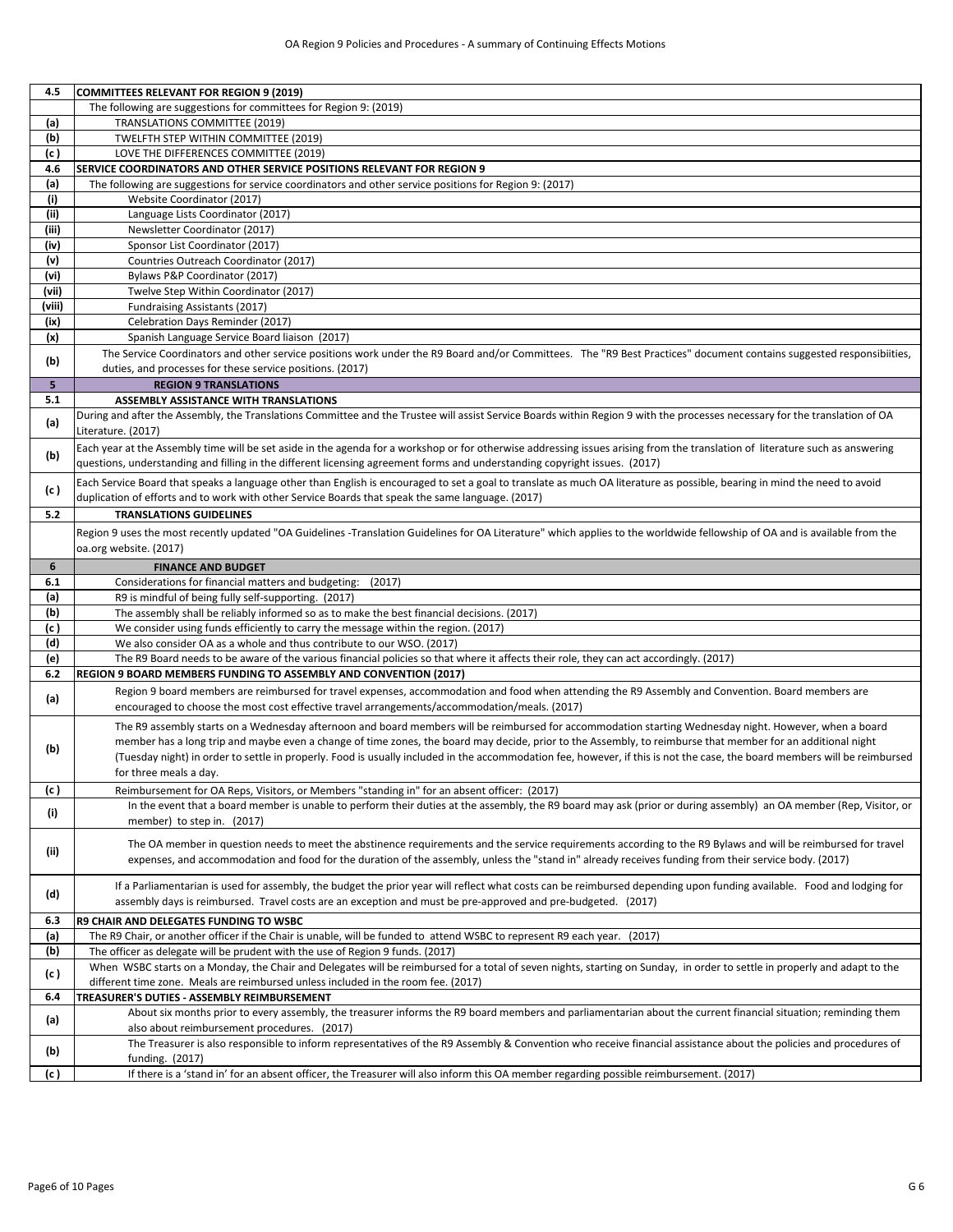| 6.5           | FINANCIAL ASSISTANCE FOR REPRESENTATIVES TO REGION 9 ASSEMBLY                                                                                                                       |
|---------------|-------------------------------------------------------------------------------------------------------------------------------------------------------------------------------------|
| (a)           | Financial assistance can be granted to representatives (for assembly and convention) of Region 9 service bodies, or representatives of areas with no service body, and              |
|               | R9 Committee Chairs travelling to Region 9 Assemblies. (2017)                                                                                                                       |
| (b)           | Application forms will be distributed with Assembly Invitation, and will be posted and remain on R9 Website. (2017)                                                                 |
| (c)           | Completed application forms will be submitted to the R9 Treasurer at least 3 months prior to the date of the Assembly. (2012g)                                                      |
|               | Service bodies requesting such funds are required to attach to the application form - the latest financial summary of the service body plus give details of any funding for         |
| (d)           | attendance at Region 9 Assembly from elsewhere. (2017)                                                                                                                              |
|               |                                                                                                                                                                                     |
| (e)           | The Region 9 Board are authorized to consider applications having regard to the funds agreed in the prior budget by the Assembly. (2017)                                            |
| (f)           | Priority for financial assistance for Regional representatives travelling to the R9 Assembly will be given to those IGs and NSBs that: (2017)                                       |
| (i)           | Cannot afford to fund a representative on their own,                                                                                                                                |
| (ii)<br>(iii) | To those with the greatest distance to travel,<br>And to those attending their first Assembly. (1996h) (2011c).                                                                     |
| (g)           | Payment of this assistance will be arranged by the Treasurer after approval. (2017)                                                                                                 |
|               |                                                                                                                                                                                     |
| (h)           | Note that the funds allocated for representative assistance are limited and there is no guarantee that the support will be granted to all those applying. (2017)                    |
| 6.6           |                                                                                                                                                                                     |
|               | FINANCIAL ASSISTANCE FROM TRANSLATION/PROJECTS FUND                                                                                                                                 |
| (a)           | R9 Translation/Projects funding will be established each year in the budget. Funding will be awarded for translations, and for general purposes such PI, PO or other OA related     |
|               | projects. (2017)                                                                                                                                                                    |
| (b)           | Application forms will be available on the R9 website. The Treasurer will send email reminders by 1st December and 1st May. (2017)                                                  |
| (c )          | These applications must be sent to the Treasurer by 1st February and 1st July of the following year. (2017)                                                                         |
| (d)           | The board is authorised to make a decision on the allocation of the Translation/Projects budget by 1st March and 1st August. (2017)                                                 |
| (e)           | <b>Translation Applications</b>                                                                                                                                                     |
|               | Consideration of Translations Applications will be given by order of priority (as follows) to those Service Boards applying: (2017)                                                 |
| (i)           | that currently do not have anything translated in their language,                                                                                                                   |
| (ii)          | that are interested in translating The Twelve Steps and Twelve Traditions of Overeaters Anonymous. (amended 2011e)                                                                  |
| (f)           | It is required that the Service Body requesting such funds:                                                                                                                         |
| (i)           | Include in the application, a list of material that has already been translated in that language,                                                                                   |
| (ii)          | List the amount of money received in the past from the WSO and for translation of which OA literature; and if requesting at the present any financial                               |
|               | assistance from WSO,                                                                                                                                                                |
| (iii)         | Make a substantive contribution to the cost and give details in the application.                                                                                                    |
| (g)           | Note: Literature approved by the R9 Assembly (meeting the "Guidelines for Locally Produced Literature") may be considered for Translation funding. (2017)                           |
| (h)           | <b>Project Applications</b><br>It is required that the service body requesting funds for project applications:                                                                      |
| (i)           | Include in that application, a list of projects undertaken in that country previously,                                                                                              |
|               |                                                                                                                                                                                     |
| (ii)          | List the amount of money received in the past from WSO and for which projects; and if requesting at the present any financial assistance from WSO,                                  |
| (iii)         | Make a substantive contribution to the cost and give details in the application (2014d).                                                                                            |
|               | The officers will consider the applications, decide on the allocation of the budget, notify all applying service bodies of the outcome of their applications, and make the relevant |
| (i)           | payments by April 1st and September 1st. (2017)                                                                                                                                     |
| 6.7           | ORGANISATION OF RECORDS, BANKING AND HOW THINGS WORK FINANCIALLY IN REGION 9 (2015i)                                                                                                |
| (a)           | FINANCIAL YEAR, ACCOUNTS & REVIEW THEREOF (2017)                                                                                                                                    |
| (i)           | The Financial year for Region 9 shall be 1st June to 31st May. The review of these accounts shall be completed by 31st August of the same year. (2017)                              |
| (ii)          | The person reviewing the accounts shall be approved by the Region 9 Board. (2017)                                                                                                   |
| (iii)         | The Region 9 Treasurer shall make available to the person reviewing the accounts all records, or copies of all records relating to the Region 9 Accounts.                           |
| (iv)          | The person reviewing the accounts shall satisfy themselves of the accuracy of the Region 9 financial records. (2017)                                                                |
| (v)           | The person reviewing the accounts shall submit a written report to the Region 9 Board.                                                                                              |
| (b)           | <b>ORGANISATION OF BANKING</b>                                                                                                                                                      |
|               | Region 9 shall have a bank account in both Pounds Sterling and Euro.                                                                                                                |
|               | Region 9 shall have a PayPal account to facilitate contributions and payments where possible. (2017)                                                                                |
| (c)           | <b>ON-LINE BANKING</b>                                                                                                                                                              |
| (i)           | Banker/Treasurer is authorised to conduct electronic banking transactions, subject to the prior written approval of one other board member for each                                 |
|               |                                                                                                                                                                                     |
|               | transaction. (2017)                                                                                                                                                                 |
| (ii)          | If possible under the bank's rules, Region 9 board members who reside outside of Great Britain may be given access to online banking. (2017)                                        |
| (d)           | <b>SIGNATORIES ON BANK ACCOUNT</b>                                                                                                                                                  |
|               | As the R9 bank account is held in Great Britain, there need to be 3 signatories of OA members residing in Great Britain who are able to sign cheques, and                           |
| (i)           | manage the bank mandate as instructed by the Treasurer/R9 Board. (2017)                                                                                                             |
| (ii)          | Any two of those signatories can sign a cheque. The decision over what cheques are to be signed resides with the Treasurer. (2017)                                                  |
| (iii)         | The R9 Board chooses the signatories carefully for longevity and service in OA, 12 month's minimum abstinence, no bankruptcy history, and a willingness to                          |
|               | be promptly available when required. (2017)                                                                                                                                         |
|               | Payments (electronic or cheque) over £500 require approval of two board members. The approval will indicate that the payment is in compliance with the R9                           |
| (iv)          | Budget. These written approvals shall be filed with other relevant payment documents. If the Treasurer is also the Banker approval will be required by                              |
|               | another Board member for all payments. (2017)                                                                                                                                       |
| (e)           | <b>R9 FINANCIAL RECORDS</b>                                                                                                                                                         |
|               | The region keeps adequate records to enable it to account for its income and expenditure accurately and report to the region, including: (2017)                                     |
| (i)<br>(i)    | Details of income received, and expenditures with relevant authorisations for same. (2017)<br>List of contributions to R9 by groups/service bodies. (2017)                          |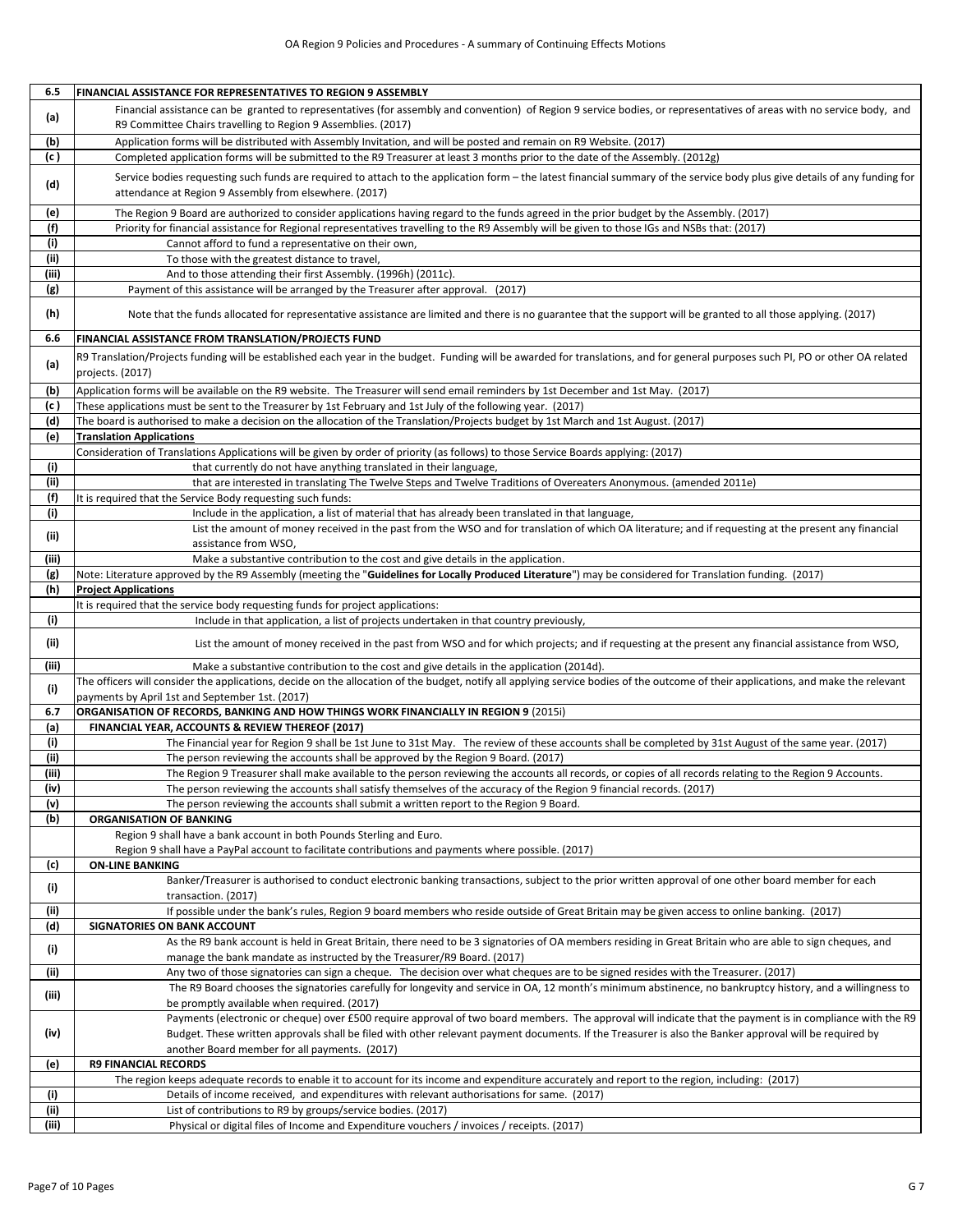**(iv)** Permanent Notes File which includes final accounts for prior years, correspondence with the Inland Revenue, and other permanent items for reference.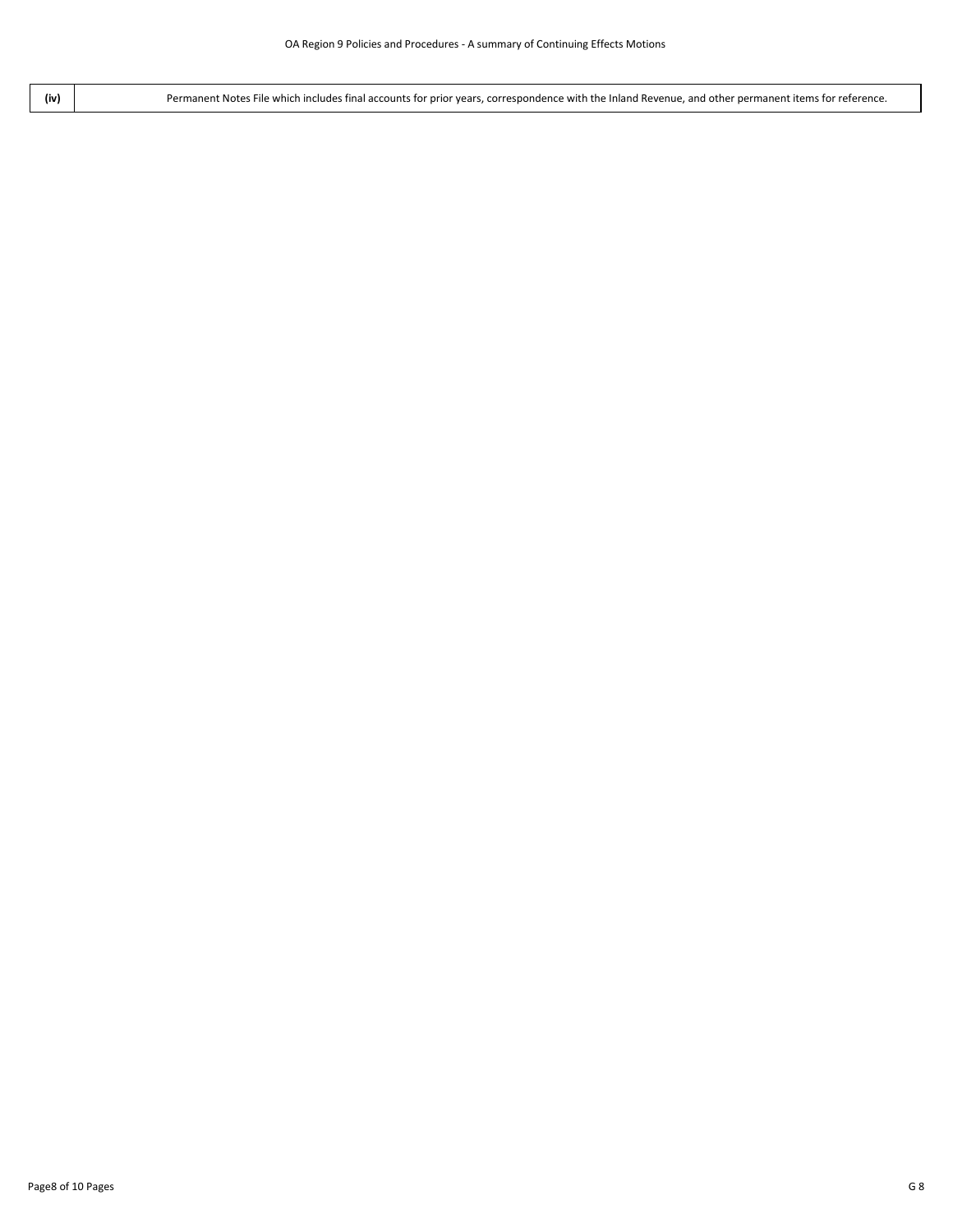| (f)            | <b>REIMBURSEMENT OF EXPENSES</b>                                                                                                                                          |
|----------------|---------------------------------------------------------------------------------------------------------------------------------------------------------------------------|
| (i)            | Any member claiming payment from R9 needs to complete an expense claim form, giving details of the costs and attach any receipts or vouchers and submit                   |
|                | this to the Treasurer for payment. (2017)                                                                                                                                 |
| (ii)           | Expense forms can be obtained on the R9 website or from the Treasurer. (2017)                                                                                             |
| (iii)          | All claim forms are to be clear; where possible separate claims are to be prepared for separate costs. (2017)                                                             |
| (iv)           | Budget codes are required on claim forms. (2017)                                                                                                                          |
| (v)            | The claimant submits their full claim via email to treasurer@oaregion9.org. (2017)                                                                                        |
| (vi)           | The Treasurer will consider all claims for validity and whether they are within the budget as set by the assembly before payment.                                         |
| (vii)          | Budget amounts for each line item are set at the R9 Assembly and are not transferrable.                                                                                   |
| (viii)         | A cheque / bank transfer will be prepared and payment made to the claimant once a claim for reimbursement is approved. (2017)                                             |
|                | Cash monies received by the region are banked in full. But at assembly, the Treasurer may use cash received for transactions pre-arranged or within the                   |
| (ix)           | budget. (2017)                                                                                                                                                            |
| (g)            | FUND RAISING PRODUCT(S) (2015k)                                                                                                                                           |
| (i)            | R9 may have fund raising product(s) for sale. (2017)                                                                                                                      |
| (ii)           | The Treasurer, along with R9 volunteers, shall investigate and purchase OA Region 9 merchandise for sale at WSBC and other OA events, to raise funds for                  |
|                | Region 9. (2017)                                                                                                                                                          |
| (iii)          | The Treasurer, or designee, is responsible for initiating, investigating, purchasing, distributing, and tracking inventory on R9 fund raising. (2017)                     |
| (iv)           | The R9 Board monitors the fundraising products process. More details are found in the "R9 Best Methods" document. (2017)                                                  |
| 6.8            | <b>SUGGESTIONS FOR CONTRIBUTIONS TO R9 AND WSO</b>                                                                                                                        |
| (a)            | <b>SUGGESTED CONTRIBUTION TO REGION 9</b>                                                                                                                                 |
| (i)            | R9 asks that groups/service bodies support R9 financially by contributions after setting aside their own expenses and prudent reserve. (2017)                             |
| (ii)           | The Treasurer sends out an annual reminder to the R9 fellowship by September 1st each year, requesting groups and service boards to forward contributions to R9.          |
|                | (2017)                                                                                                                                                                    |
| (iii)          | Region 9 will send an email receipt acknowledging contributions received. (2017)                                                                                          |
| (b)            | <b>SUGGESTED CONTRIBUTION TO WSO</b>                                                                                                                                      |
| (i)            | It is suggested that a contribution per group/service body to WSO equals or exceeds contributions to Region 9. (2017)                                                     |
| (ii)           | When sending a contribution to WSO via Region 9, a groups/service body is requested to specify the amount given that is to be sent to WSO. (2017)                         |
|                | The Treasurer, on behalf of Region 9, will forward contributions to WSO sent to Region 9 by all groups/service bodies that specify the contribution specifically for WSO. |
| (iii)          | (2017)                                                                                                                                                                    |
| 6.9            | <b>COMMITTEE EXPENSES (2017)</b>                                                                                                                                          |
|                | Committee Chairs may request from the Treasurer up to EURO 110 for miscellaneous committee expenses during the year. Committee expenses beyond this must be requested     |
|                | via the Budget at assembly. (2017)                                                                                                                                        |
| $\overline{7}$ | <b>WEBSITE</b>                                                                                                                                                            |
| 7.1            | <b>REGION 9 WEBSITE DOMAIN NAME AND HOSTING</b>                                                                                                                           |
|                | Region 9 domain name is OAregion9.org. Region 9 shall pay for hosting a website and the associated costs. (2016a)                                                         |
| 7.2            | <b>PUBLICATIONS POLICY</b>                                                                                                                                                |
|                | Every registered Service Body within Region 9, as well as the WSO or other Regions, can submit material to place on the Region 9 website. (2008l)                         |
| 7.3            | <b>MAINTAINING ANONYMITY</b>                                                                                                                                              |
|                |                                                                                                                                                                           |
|                | The Website Coordinator will ensure that anonymity is maintained when publishing material from Service Bodies within Region 9, WSO or other Regions. (2017)               |